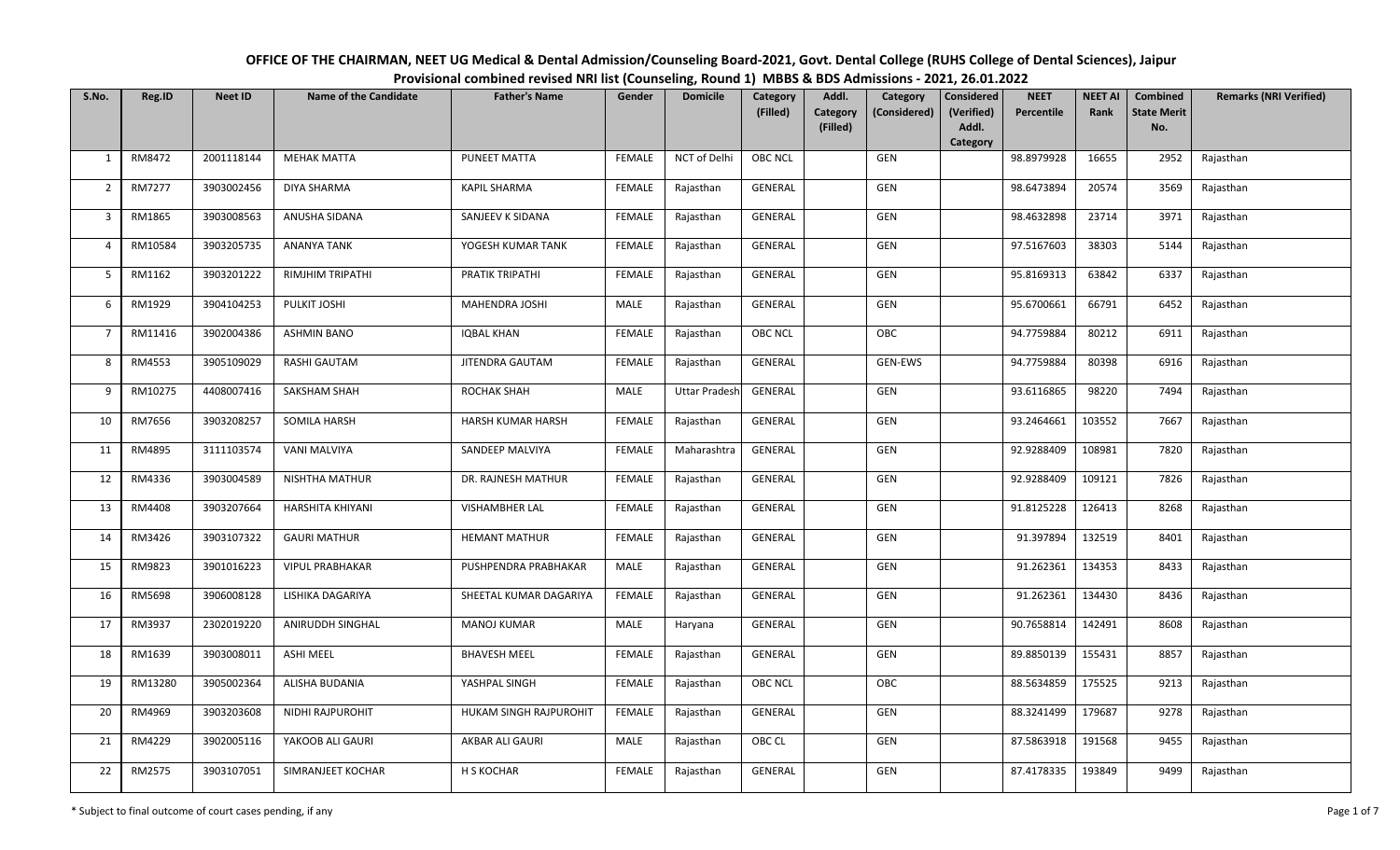| OFFICE OF THE CHAIRMAN, NEET UG Medical & Dental Admission/Counseling Board-2021, Govt. Dental College (RUHS College of Dental Sciences), Jaipur |  |
|--------------------------------------------------------------------------------------------------------------------------------------------------|--|
| Provisional combined revised NRI list (Counseling, Round 1) MBBS & BDS Admissions - 2021, 26.01.2022                                             |  |

| S.No. | Reg.ID  | <b>Neet ID</b> | <b>Name of the Candidate</b> | <b>Father's Name</b>       | Gender        | <b>Domicile</b>      | Category       | Addl.<br>Category                    | <b>Considered</b>   | <b>NEET</b> | <b>NEET AI</b> | <b>Combined</b>           | <b>Remarks (NRI Verified)</b> |
|-------|---------|----------------|------------------------------|----------------------------|---------------|----------------------|----------------|--------------------------------------|---------------------|-------------|----------------|---------------------------|-------------------------------|
|       |         |                |                              |                            |               |                      | (Filled)       | Category<br>(Considered)<br>(Filled) | (Verified)<br>Addl. | Percentile  | Rank           | <b>State Merit</b><br>No. |                               |
|       |         |                |                              |                            |               |                      |                |                                      | <b>Category</b>     |             |                |                           |                               |
| 23    | RM7686  | 2001116341     | SRISHTI KOHLI                | <b>PUNEET KOHLI</b>        | <b>FEMALE</b> | Rajasthan            | GENERAL        | GEN                                  |                     | 87.1633448  | 197761         | 9561                      | Rajasthan                     |
| 24    | RM9698  | 3903204349     | <b>GAURANSHI GOYAL</b>       | <b>ASHOK KUMAR GOYAL</b>   | <b>FEMALE</b> | Rajasthan            | GENERAL        | GEN                                  |                     | 86.6440066  | 205880         | 9688                      | Rajasthan                     |
| 25    | RM1068  | 3903204050     | DARSH UDAWAT                 | HARSH PRASAD UDAWAT        | <b>MALE</b>   | Rajasthan            | GENERAL        | GEN                                  |                     | 85.4172805  | 224245         | 9942                      | Rajasthan                     |
| 26    | RM2187  | 3903102325     | ATHENA SHARMA                | SUDHANSHU SHARMA           | <b>FEMALE</b> | Rajasthan            | GENERAL        | <b>GEN</b>                           |                     | 85.2298136  | 227309         | 9979                      | Rajasthan                     |
| 27    | RM7445  | 3903104170     | <b>ISHAAN ARORA</b>          | PRAVEEN ARORA              | MALE          | Rajasthan            | GENERAL        | GEN                                  |                     | 83.5310207  | 254115         | 10330                     | Rajasthan                     |
| 28    | RM6293  | 3905002136     | PARANJAY JINDAL              | RAKESH JINDAL              | <b>MALE</b>   | Rajasthan            | GENERAL        | GEN                                  |                     | 82.6513188  | 267884         | 10482                     | Rajasthan                     |
| 29    | RM1559  | 3903002206     | VARONICA CHAUDHARY           | RAJVEER                    | <b>FEMALE</b> | Rajasthan            | GENERAL        | GEN                                  |                     | 82.2471156  | 274012         | 10541                     | Rajasthan                     |
| 30    | RM10426 | 3903008165     | ANANYA RATNU                 | <b>OMENDRA SINGH RATNU</b> | <b>FEMALE</b> | Rajasthan            | GENERAL        | GEN                                  |                     | 81.5506714  | 283745         | 10638                     | Rajasthan                     |
| 31    | RM2376  | 4411101812     | SAMEER SINGH                 | SATYENDRA SINGH            | <b>MALE</b>   | <b>Uttar Pradesh</b> | GENERAL        | GEN                                  |                     | 81.4356011  | 285699         | 10671                     | Rajasthan                     |
| 32    | RM9796  | 3903009316     | <b>VIDHI GUPTA</b>           | <b>GURUDATT RAIPURIA</b>   | <b>FEMALE</b> | Rajasthan            | GENERAL        | GEN                                  |                     | 81.4356011  | 285782         | 10673                     | Rajasthan                     |
| 33    | RM8919  | 3903102582     | PRIYADARSHINI SHARMA         | DARSHAN KUMAR NIRMAL       | <b>FEMALE</b> | Rajasthan            | GENERAL        | GEN                                  |                     | 80.9096578  | 294058         | 10767                     | Rajasthan                     |
| 34    | RM1072  | 3905106279     | RITVIKA NAGAR                | SHYAM MANOHAR NAGAR        | <b>FEMALE</b> | Rajasthan            | GENERAL        | GEN                                  |                     | 80.7086571  | 297206         | 10812                     | Rajasthan                     |
| 35    | RM10530 | 3901014086     | <b>CHAVI GUPTA</b>           | SUDHANSHU GUPTA            | <b>FEMALE</b> | Rajasthan            | GENERAL        | GEN                                  |                     | 79.8421005  | 311173         | 10948                     | Rajasthan                     |
| 36    | RM12274 | 3903107090     | HARSH VARDHAN BAGARIA        | <b>H BAGARIA</b>           | MALE          | Rajasthan            | GENERAL        | GEN                                  |                     | 77.7176056  | 343544         | 11286                     | Rajasthan                     |
| 37    | RM1955  | 3903010097     | PARTH THENWA                 | <b>BRAJESH BHARTI</b>      | MALE          | Rajasthan            | <b>OBC NCL</b> | OBC                                  |                     | 77.5971606  | 345918         | 11305                     | Rajasthan                     |
| 38    | RM9887  | 3905104327     | ANIMESH MATHUR               | <b>S K MATHUR</b>          | MALE          | Rajasthan            | GENERAL        | GEN                                  |                     | 77.3795177  | 348018         | 11337                     | Rajasthan                     |
| 39    | RM10834 | 3903106389     | <b>MOHIT PUNIA</b>           | SUDARSHAN PUNIA            | MALE          | Rajasthan            | OBC NCL        | OBC                                  |                     | 76.1950769  | 365811         | 11485                     | Rajasthan                     |
| 40    | RM2166  | 4410006145     | MANSI MAHESHWARI             | SUNIL KUMAR MAHESHWARI     | FEMALE        | <b>Uttar Pradesh</b> | GENERAL        | GEN                                  |                     | 75.3522855  | 380215         | 11596                     | Rajasthan                     |
| 41    | RM1589  | 3001006467     | SAHIL VIJAY NARANG           | <b>VIJAY NARANG</b>        | <b>MALE</b>   | Rajasthan            | GENERAL        | GEN                                  |                     | 74.9775461  | 385227         | 11643                     | Rajasthan                     |
| 42    | RM4398  | 3906009090     | SIDDHARTH AGRAWAL            | <b>VIJAY AGRAWAL</b>       | MALE          | Rajasthan            | GENERAL        | GEN                                  |                     | 73.1904916  | 412060         | 11861                     | Rajasthan                     |
| 43    | RM4272  | 3905024236     | SAKSHAM GARG                 | MAHESH GARG                | <b>MALE</b>   | Rajasthan            | <b>GENERAL</b> | GEN                                  |                     | 72.2751741  | 427928         | 11983                     | Rajasthan                     |
| 44    | RM9794  | 3903207400     | <b>MADHAV VYAS</b>           | <b>SUNIL KUMAR VYAS</b>    | MALE          | Rajasthan            | GENERAL        | GEN                                  |                     | 71.3369981  | 441936         | 12097                     | Rajasthan                     |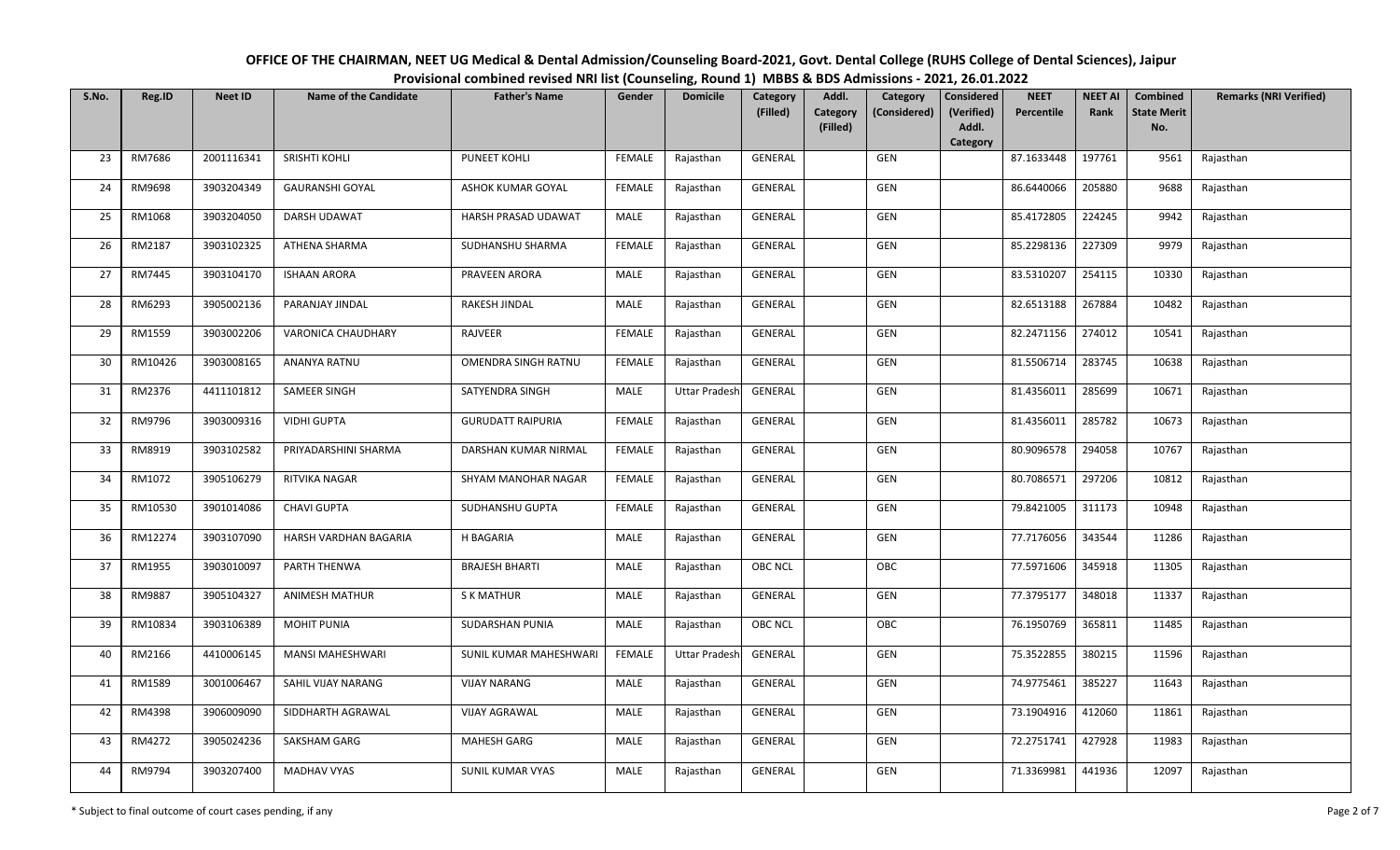| OFFICE OF THE CHAIRMAN, NEET UG Medical & Dental Admission/Counseling Board-2021, Govt. Dental College (RUHS College of Dental Sciences), Jaipur |  |
|--------------------------------------------------------------------------------------------------------------------------------------------------|--|
| Provisional combined revised NRI list (Counseling, Round 1) MBBS & BDS Admissions - 2021, 26.01.2022                                             |  |

| S.No. | Reg.ID  | <b>Neet ID</b> | <b>Name of the Candidate</b> | <b>Father's Name</b>          | Gender        | <b>Domicile</b> | Category       | Addl.    | Category     | <b>Considered</b> | <b>NEET</b> | <b>NEET AI</b> | Combined           | <b>Remarks (NRI Verified)</b> |
|-------|---------|----------------|------------------------------|-------------------------------|---------------|-----------------|----------------|----------|--------------|-------------------|-------------|----------------|--------------------|-------------------------------|
|       |         |                |                              |                               |               |                 | (Filled)       | Category | (Considered) | (Verified)        | Percentile  | Rank           | <b>State Merit</b> |                               |
|       |         |                |                              |                               |               |                 |                | (Filled) |              | Addl.<br>Category |             |                | No.                |                               |
| 45    | RM6777  | 3904002412     | YUVRAJ SINGH CHOUDHARY       | JETHA RAM CHOUDHARY           | MALE          | Rajasthan       | <b>OBC NCL</b> |          | OBC          |                   | 71.2066455  | 443151         | 12109              | Rajasthan                     |
| 46    | RM3139  | 3903106498     | <b>BHAVYA POPLI</b>          | <b>VIVEK KUMAR POPLI</b>      | <b>FEMALE</b> | Rajasthan       | <b>GENERAL</b> |          | GEN          |                   | 70.9384934  | 447804         | 12138              | Rajasthan                     |
| 47    | RM13279 | 3901004215     | SAHAJ KAUR GURDATTA          | <b>BALIEET SINGH GURDATTA</b> | FEMALE        | Rajasthan       | GENERAL        |          | GEN          |                   | 69.6742092  | 468027         | 12263              | Rajasthan                     |
| 48    | RM1936  | 3903208556     | <b>BHAVYA SOLANKI</b>        | DEVRAJ SOLANKI                | <b>MALE</b>   | Rajasthan       | $\sf SC$       |          | ${\sf SC}$   |                   | 69.2235764  | 473753         | 12312              | Rajasthan                     |
| 49    | RM3694  | 3902005045     | <b>DIVYANSH GUPTA</b>        | <b>RAKESH MANI</b>            | MALE          | Rajasthan       | GENERAL        |          | GEN          |                   | 68.9361272  | 479312         | 12354              | Rajasthan                     |
| 50    | RM1500  | 2202001577     | ANJALI MANOJBHAI SHAH        | MANOJBHAI SHAH                | <b>FEMALE</b> | Gujarat         | GENERAL        |          | GEN          |                   | 67.7241654  | 495916         | 12476              | Rajasthan                     |
| 51    | RM10052 | 9902001097     | <b>ANJALI BISHNOI</b>        | RAMESH BISHNOI                | <b>FEMALE</b> | Rajasthan       | <b>GENERAL</b> |          | GEN          |                   | 66.8148702  | 510962         | 12591              | Rajasthan                     |
| 52    | RM5552  | 3903117389     | <b>ARNAV CHAHAR</b>          | RAMNIWAS                      | <b>MALE</b>   | Rajasthan       | OBC NCL        |          | OBC          |                   | 66.3453936  | 517456         | 12635              | Rajasthan                     |
| 53    | RM1364  | 3905013320     | <b>INAYA JAHANGIR</b>        | JAHANGIR                      | <b>FEMALE</b> | Rajasthan       | GENERAL        |          | GEN          |                   | 66.1640137  | 522128         | 12674              | Rajasthan                     |
| 54    | RM7632  | 3903208030     | <b>KAUSHAL SINGHAL</b>       | <b>MANISH SINGHAL</b>         | MALE          | Rajasthan       | GENERAL        |          | GEN          |                   | 65.8563609  | 526219         | 12709              | Rajasthan                     |
| 55    | RM2507  | 3903009123     | <b>ADITI MITTAL</b>          | LAXMI NARAYAN MITTAL          | <b>FEMALE</b> | Rajasthan       | <b>GENERAL</b> |          | GEN          |                   | 65.8563609  | 526813         | 12712              | Rajasthan                     |
| 56    | RM6466  | 4401001765     | RINI AGARWAL                 | NIKHIL AGRAWAL                | <b>FEMALE</b> | Rajasthan       | <b>GENERAL</b> |          | GEN          |                   | 64.8678051  | 541995         | 12823              | Rajasthan                     |
| 57    | RM7653  | 9902002051     | <b>HUZAIR KHAN</b>           | <b>QAISAR KHAN</b>            | MALE          | Rajasthan       | <b>GENERAL</b> |          | GEN          |                   | 64.0309065  | 554377         | 12917              | Rajasthan                     |
| 58    | RM10265 | 3904003085     | PRANEH SHARMA                | PRAVEEN SHARMA                | MALE          | Rajasthan       | GENERAL        |          | GEN          |                   | 62.7918768  | 572084         | 13037              | Rajasthan                     |
| 59    | RM7489  | 2001102579     | DHAIRYA PAHWA                | <b>DINESH PAHWA</b>           | MALE          | Rajasthan       | <b>GENERAL</b> |          | GEN          |                   | 62.4458888  | 578043         | 13074              | Rajasthan                     |
| 60    | RM4419  | 3903205405     | ROHIT CHANDWANI              | PRAKASH CHANDWANI             | MALE          | Rajasthan       | <b>GENERAL</b> |          | GEN          |                   | 62.2784961  | 582465         | 13104              | Rajasthan                     |
| 61    | RM13835 | 3903203538     | SHIVANGI SINSINWAR           | ANIL SINSINWAR                | <b>FEMALE</b> | Rajasthan       | GENERAL        |          | GEN          |                   | 61.8878916  | 585386         | 13128              | Rajasthan                     |
| 62    | RM5418  | 3903208521     | ANUJ YADAV                   | RAJ KUMAR YADAV               | MALE          | Rajasthan       | <b>GENERAL</b> |          | GEN          |                   | 60.582941   | 606706         | 13280              | Rajasthan                     |
| 63    | RM6295  | 3903102087     | <b>GORISHA VERMA</b>         | SATENDER KUMAR VERMA          | <b>FEMALE</b> | Rajasthan       | <b>SC</b>      |          | SC           |                   | 59.1953625  | 627913         | 13422              | Rajasthan                     |
| 64    | RM6581  | 3801007128     | SMRITI MAHESHWARY            | RISHI MAHESHWARY              | <b>FEMALE</b> | Punjab          | GENERAL        |          | GEN          |                   | 58.7528889  | 635492         | 13466              | Rajasthan                     |
| 65    | RM12361 | 3903001848     | <b>UTKARSH RAHAR</b>         | <b>SANJEEV RAHAR</b>          | MALE          | Rajasthan       | <b>GENERAL</b> |          | GEN          |                   | 57.0779907  | 661730         | 13615              | Rajasthan                     |
| 66    | RM4616  | 2001020077     | SIYA YADAV                   | MUKESH KUMAR YADAV            | <b>FEMALE</b> | Rajasthan       | GENERAL        |          | GEN          |                   | 55.0086028  | 692782         | 13830              | Rajasthan                     |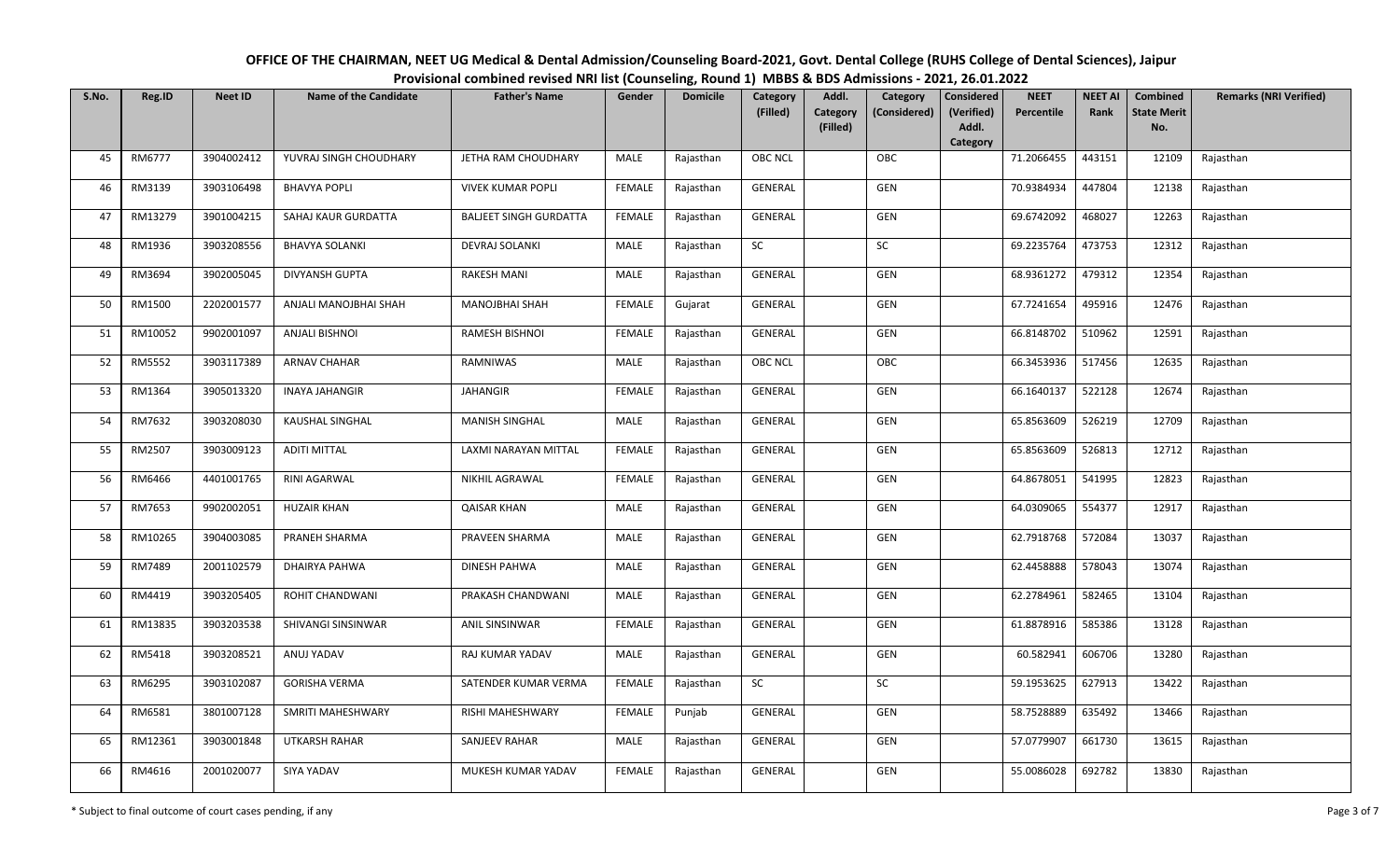| OFFICE OF THE CHAIRMAN, NEET UG Medical & Dental Admission/Counseling Board-2021, Govt. Dental College (RUHS College of Dental Sciences), Jaipur |  |
|--------------------------------------------------------------------------------------------------------------------------------------------------|--|
| Provisional combined revised NRI list (Counseling, Round 1) MBBS & BDS Admissions - 2021, 26.01.2022                                             |  |

| S.No. | Reg.ID  | <b>Neet ID</b> | <b>Name of the Candidate</b> | <b>Father's Name</b>               | Gender        | <b>Domicile</b>      | Category<br>(Filled) | Addl.<br>Category | Category<br>(Considered) | <b>Considered</b><br>(Verified) | <b>NEET</b><br>Percentile | <b>NEET AI</b><br>Rank | Combined<br><b>State Merit</b> | <b>Remarks (NRI Verified)</b> |
|-------|---------|----------------|------------------------------|------------------------------------|---------------|----------------------|----------------------|-------------------|--------------------------|---------------------------------|---------------------------|------------------------|--------------------------------|-------------------------------|
|       |         |                |                              |                                    |               |                      |                      | (Filled)          |                          | Addl.<br>Category               |                           |                        | No.                            |                               |
| 67    | RM11664 | 3903005313     | SHANTANU SHEKHAWAT           | <b>DASHRATH SINGH</b><br>SHEKHAWAT | <b>FEMALE</b> | Rajasthan            | <b>GENERAL</b>       |                   | GEN                      |                                 | 51.9553214                | 739496                 | 14094                          | Rajasthan                     |
| 68    | RM5083  | 4416006379     | <b>ADITYA GUPTA</b>          | <b>DEEPAK GUPTA</b>                | MALE          | Rajasthan            | <b>GENERAL</b>       |                   | GEN                      |                                 | 50.5918319                | 760712                 | 14190                          | Rajasthan                     |
| 69    | RM7389  | 3906012007     | <b>ANIKET GARG</b>           | PRAVEEN KUMAR GARG                 | MALE          | Rajasthan            | <b>SC</b>            |                   | SC                       |                                 | 41.6739786                | 897319                 | 14496                          | Rajasthan                     |
| 70    | RM9605  | 2302013115     | ANANYA NAGAR                 | AWDHESH NAGAR                      | <b>FEMALE</b> | Haryana              | <b>GENERAL</b>       |                   | GEN                      |                                 | 95.6197512                | 67396                  | 6475                           | Other                         |
| 71    | RM4442  | 2209001641     | <b>ARANYA PANDA</b>          | RANJEET SINGH PANDA                | <b>FEMALE</b> | Gujarat              | GENERAL              |                   | GEN                      |                                 | 95.3051047                | 71851                  | 6635                           | Other                         |
| 72    | RM13509 | 2302007438     | <b>KUVAM SARIN</b>           | <b>NAVNEET SARIN</b>               | MALE          | Haryana              | GENERAL              |                   | GEN                      |                                 | 95.0993769                | 75669                  | 6776                           | Other                         |
| 73    | RM4277  | 4404007258     | SAARTHAK AGGARWAL            | DINESH AGGARWAL                    | MALE          | <b>Uttar Pradesh</b> | GENERAL              |                   | GEN                      |                                 | 93.7977935                | 95575                  | 7413                           | Other                         |
| 74    | RM8820  | 2001011361     | <b>MANIKA AGARWAL</b>        | SANJAY AGARWAL                     | <b>FEMALE</b> | NCT of Delhi         | GENERAL              |                   | GEN                      |                                 | 93.4302419                | 101245                 | 7587                           | Other                         |
| 75    | RM8332  | 4609013141     | <b>MARSHA SIDDIQUI</b>       | AFTAB ALAM SIDDIQUI                | <b>FEMALE</b> | Bihar                | GENERAL              |                   | GEN                      |                                 | 91.6015497                | 129249                 | 8327                           | Other                         |
| 76    | RM15239 | 4402001046     | <b>TANAY SRIVASTAVA</b>      | D C SRIVASTAVA                     | MALE          | <b>Uttar Pradesh</b> | <b>GENERAL</b>       |                   | GEN                      |                                 | 90.9786676                | 138339                 | 8498                           | Other                         |
| 77    | RM4224  | 2001202236     | <b>SIMAR SINGH</b>           | <b>SURJIT SINGH</b>                | MALE          | NCT of Delhi         | <b>GENERAL</b>       |                   | GEN                      |                                 | 90.2544434                | 150323                 | 8761                           | Other                         |
| 78    | RM9777  | 2302001620     | RAGHAV ARORA                 | SANJAY ARORA                       | MALE          | Haryana              | GENERAL              |                   | GEN                      |                                 | 89.8850139                | 155917                 | 8868                           | Other                         |
| 79    | RM7629  | 4608104584     | <b>SIMRAN VARMA</b>          | <b>SACHIN VARMA</b>                | <b>FEMALE</b> | West Bengal          | GENERAL              |                   | GEN                      |                                 | 88.3241499                | 179224                 | 9271                           | Other                         |
| 80    | RM8802  | 2001106513     | <b>MANSI MADAAN</b>          | DEEPA MADAAN                       | <b>FEMALE</b> | NCT of Delhi         | <b>GENERAL</b>       |                   | GEN                      |                                 | 86.987793                 | 200811                 | 9610                           | Other                         |
| 81    | RM7503  | 3905105367     | SHAMBHAVI                    | MR. ALOK KUMAR                     | <b>FEMALE</b> | <b>Bihar</b>         | GENERAL              |                   | GEN                      |                                 | 86.6440066                | 205976                 | 9691                           | Other                         |
| 82    | RM10665 | 2301001578     | PRIYA KALRA                  | <b>ASHU KALRA</b>                  | <b>FEMALE</b> | Haryana              | GENERAL              |                   | GEN                      |                                 | 85.6823243                | 220803                 | 9897                           | Other                         |
| 83    | RM11646 | 3118011189     | SAIYAM JUNEJA                | RAMESH JUNEJA                      | MALE          | Maharashtra          | GENERAL              |                   | GEN                      |                                 | 85.4172805                | 225129                 | 9957                           | Other                         |
| 84    | RM1363  | 4410001354     | CHERYL JAIN                  | MITUL KUMAR JAIN                   | <b>FEMALE</b> | <b>Uttar Pradesh</b> | <b>GENERAL</b>       |                   | GEN                      |                                 | 84.578763                 | 238002                 | 10118                          | Other                         |
| 85    | RM13391 | 1601004008     | DEVANSHI BHARDWAJ            | MUKESH KALIA                       | <b>FEMALE</b> | Haryana              | <b>GENERAL</b>       |                   | GEN                      |                                 | 83.9097103                | 247406                 | 10232                          | Other                         |
| 86    | RM7682  | 2001315299     | AVALOKIT RISHI NIRVANA       | ROMESH LAL                         | MALE          | Himachal<br>Pradesh  | ST                   |                   | GEN                      |                                 | 83.2470036                | 258181                 | 10371                          | Other                         |
| 87    | RM1219  | 2303005199     | <b>ADITI SHARMA</b>          | DINESH SHARMA                      | <b>FEMALE</b> | Haryana              | GENERAL              |                   | GEN                      |                                 | 83.152914                 | 259963                 | 10393                          | Other                         |
| 88    | RM7544  | 2001104109     | DIYA CHOPRA                  | RAJESH CHOPRA                      | <b>FEMALE</b> | NCT of Delhi         | GENERAL              |                   | <b>GEN</b>               |                                 | 82.3465799                | 271635                 | 10520                          | Other                         |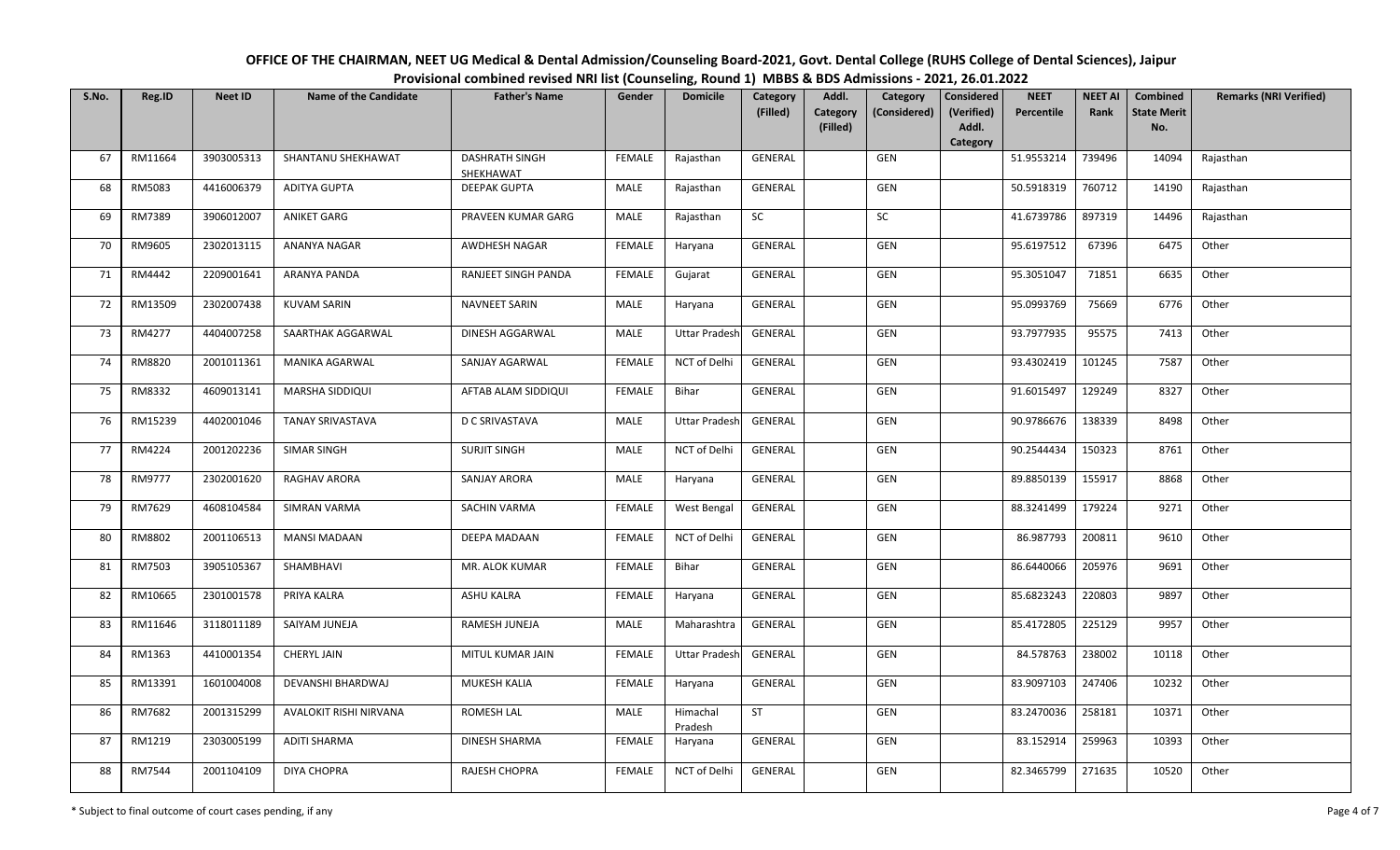| OFFICE OF THE CHAIRMAN, NEET UG Medical & Dental Admission/Counseling Board-2021, Govt. Dental College (RUHS College of Dental Sciences), Jaipur |  |
|--------------------------------------------------------------------------------------------------------------------------------------------------|--|
| Provisional combined revised NRI list (Counseling, Round 1) MBBS & BDS Admissions - 2021, 26.01.2022                                             |  |

| S.No. | Reg.ID  | <b>Neet ID</b> | <b>Name of the Candidate</b> | <b>Father's Name</b>                         | Gender        | <b>Domicile</b>      | Category       | Addl.                | Category     | <b>Considered</b>   | <b>NEET</b> | <b>NEET AI</b> | Combined                  | <b>Remarks (NRI Verified)</b> |
|-------|---------|----------------|------------------------------|----------------------------------------------|---------------|----------------------|----------------|----------------------|--------------|---------------------|-------------|----------------|---------------------------|-------------------------------|
|       |         |                |                              |                                              |               |                      | (Filled)       | Category<br>(Filled) | (Considered) | (Verified)<br>Addl. | Percentile  | <b>Rank</b>    | <b>State Merit</b><br>No. |                               |
|       |         |                |                              |                                              |               |                      |                |                      |              | Category            |             |                |                           |                               |
| 89    | RM9743  | 2001319057     | <b>SANKALP VINAYAK</b>       | <b>SRIKANT PANDEY</b>                        | MALE          | NCT of Delhi         | <b>GENERAL</b> |                      | GEN          |                     | 82.3465799  | 272392         | 10530                     | Other                         |
| 90    | RM1587  | 4411104164     | <b>DIVYANSH SINGH</b>        | <b>SUBHASH SINGH</b>                         | MALE          | <b>Uttar Pradesh</b> | <b>GENERAL</b> |                      | GEN          |                     | 81.7481106  | 281218         | 10615                     | Other                         |
| 91    | RM1908  | 3110002186     | ANOUSHKA MAHESHWARI          | SHARAD MAHESHWARI                            | <b>FEMALE</b> | Other                | <b>GENERAL</b> |                      | GEN          |                     | 81.125099   | 290806         | 10731                     | Other                         |
| 92    | RM5772  | 2001321031     | <b>MANSI GOEL</b>            | <b>ASHWANI GOEL</b>                          | <b>FEMALE</b> | NCT of Delhi         | <b>GENERAL</b> |                      | <b>GEN</b>   |                     | 81.125099   | 291325         | 10738                     | Other                         |
| 93    | RM2637  | 2302007063     | <b>UJJWAL NAGAR</b>          | <b>RAHUL NAGAR</b>                           | MALE          | Haryana              | OBC NCL        |                      | GEN          |                     | 81.0217494  | 291882         | 10743                     | Other                         |
| 94    | RM12643 | 2001004071     | SHEHJAR RAINA                | SANJAY KUMAR RAINA                           | <b>FEMALE</b> | Jammu &<br>Kashmir   | GENERAL        |                      | GEN          |                     | 80.175785   | 304830         | 10892                     | Other                         |
| 95    | RM15036 | 2001201321     | <b>KUSHIK MALHOTRA</b>       | <b>VIKRAM MALHOTRA</b>                       | MALE          | NCT of Delhi         | GENERAL        |                      | GEN          |                     | 80.175785   | 305912         | 10904                     | Other                         |
| 96    | RM2261  | 2001020073     | <b>VEDITA REDDY</b>          | DR MARAMREDDY PRASANNA<br><b>KUMAR REDDY</b> | <b>FEMALE</b> | NCT of Delhi         | <b>GENERAL</b> |                      | GEN          |                     | 80.0697157  | 306799         | 10914                     | Other                         |
| 97    | RM1984  | 4408108290     | SHOURRIYA GARG               | <b>RAJIV GARG</b>                            | <b>FEMALE</b> | <b>Uttar Pradesh</b> | GENERAL        |                      | <b>GEN</b>   |                     | 79.7278072  | 312668         | 10968                     | Other                         |
| 98    | RM2640  | 2302003238     | <b>OMAKSHI ARORA</b>         | <b>JITENDER ARORA</b>                        | <b>FEMALE</b> | Haryana              | GENERAL        |                      | GEN          |                     | 78.9648592  | 324751         | 11088                     | Other                         |
| 99    | RM4281  | 2001304491     | SOUMYA DAGUR                 | <b>VIMAL DAGUR</b>                           | <b>FEMALE</b> | NCT of Delhi         | <b>GENERAL</b> |                      | GEN          |                     | 78.626318   | 329301         | 11142                     | Other                         |
| 100   | RM12688 | 4410002066     | <b>BHUVNESH SHARMA</b>       | LALTA PRASAD SHARMA                          | MALE          | <b>Uttar Pradesh</b> | GENERAL        |                      | GEN          |                     | 78.626318   | 329764         | 11146                     | Other                         |
| 101   | RM1080  | 2302001669     | <b>ASMIT SHARMA</b>          | <b>VIVEK SHARMA</b>                          | MALE          | Haryana              | <b>GENERAL</b> |                      | GEN          |                     | 78.5144207  | 331417         | 11161                     | Other                         |
| 102   | RM8673  | 3802009126     | SAHIL SINGH BRAR             | SUKHDEVINDER SINGH BRAR                      | MALE          | Punjab               | <b>GENERAL</b> |                      | <b>GEN</b>   |                     | 77.7176056  | 343218         | 11281                     | Other                         |
| 103   | RM6768  | 4414002179     | JAYESH GUPTA                 | <b>GYAN PRAKASH GUPTA</b>                    | MALE          | <b>Uttar Pradesh</b> | <b>GENERAL</b> |                      | GEN          |                     | 77.2667786  | 350936         | 11359                     | Other                         |
| 104   | RM8857  | 3802007273     | KAJAL                        | YASHPAL SINGLA                               | <b>FEMALE</b> | Punjab               | GENERAL        |                      | GEN          |                     | 72.5334834  | 422226         | 11934                     | Other                         |
| 105   | RM3659  | 2001203317     | SUHANI GOYAL                 | NITESH KUMAR GOYAL                           | <b>FEMALE</b> | NCT of Delhi         | <b>GENERAL</b> |                      | GEN          |                     | 72.5334834  | 422583         | 11939                     | Other                         |
| 106   | RM4882  | 2303003116     | <b>HELIN</b>                 | SUKHVINDER SINGH                             | <b>FEMALE</b> | Haryana              | <b>GENERAL</b> |                      | GEN          |                     | 72.2751741  | 426880         | 11971                     | Other                         |
| 107   | RM1287  | 2302024195     | <b>ARNAV SHARMA</b>          | ANIL KUMAR SHARMA                            | <b>MALE</b>   | Haryana              | <b>GENERAL</b> |                      | GEN          |                     | 72.2751741  | 427443         | 11977                     | Other                         |
| 108   | RM3852  | 2001222123     | SAURAV SINGH                 | RAKESH KUMAR SINGH                           | MALE          | NCT of Delhi         | GENERAL        |                      | GEN          |                     | 71.8742735  | 433461         | 12022                     | Other                         |
| 109   | RM10477 | 2302006272     | MOUNIKA NUKELLA              | PHANINDRA BABU NUKELLA                       | <b>FEMALE</b> | NCT of Delhi         | <b>GENERAL</b> |                      | <b>GEN</b>   |                     | 71.3369981  | 441395         | 12090                     | Other                         |
| 110   | RM8779  | 2301004070     | <b>DHRUV DHINGRA</b>         | ANUJ DHINGRA                                 | MALE          | Haryana              | <b>GENERAL</b> |                      | <b>GEN</b>   |                     | 70.5205621  | 453956         | 12170                     | Other                         |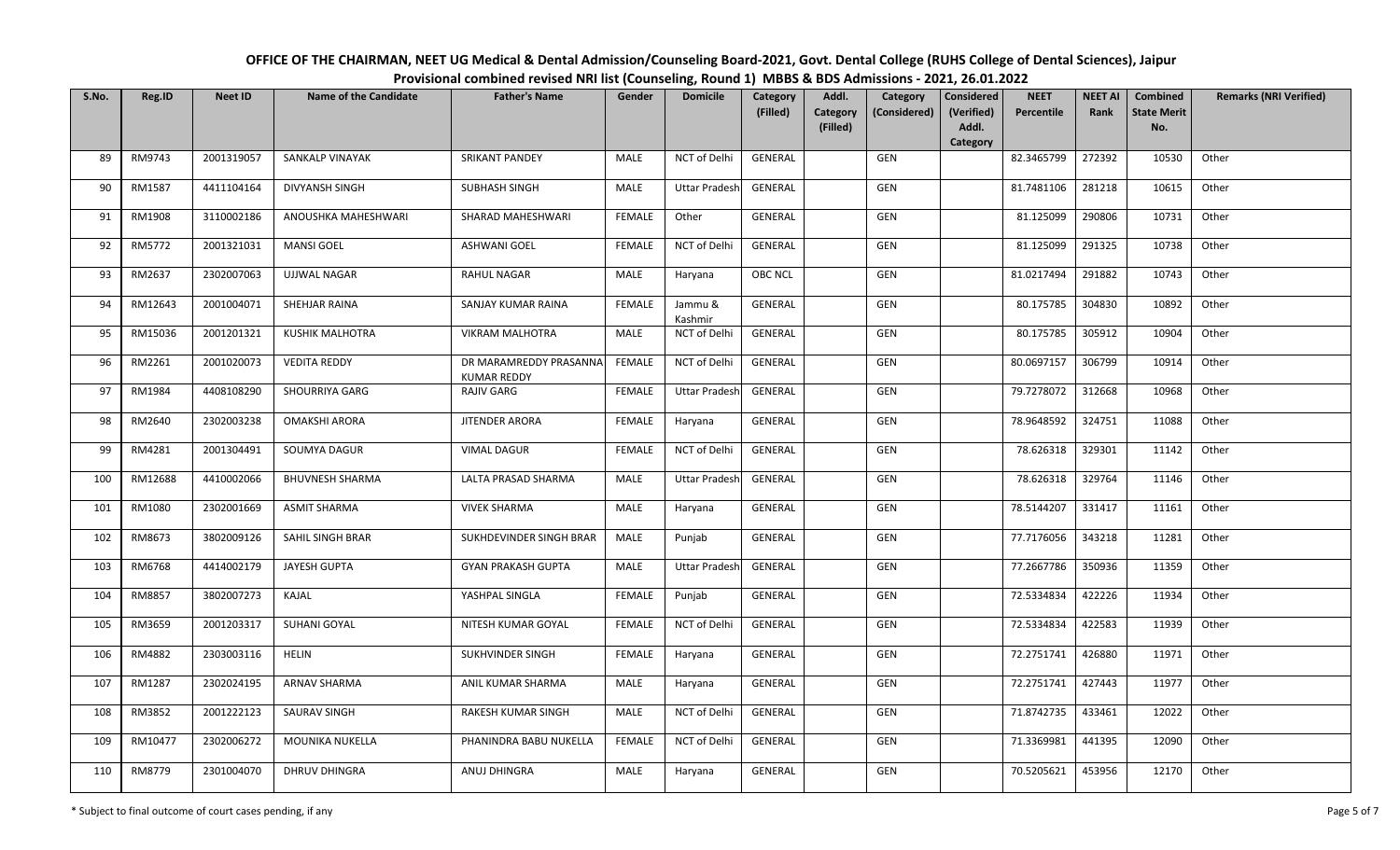| OFFICE OF THE CHAIRMAN, NEET UG Medical & Dental Admission/Counseling Board-2021, Govt. Dental College (RUHS College of Dental Sciences), Jaipur |
|--------------------------------------------------------------------------------------------------------------------------------------------------|
| Provisional combined revised NRI list (Counseling, Round 1) MBBS & BDS Admissions - 2021, 26.01.2022                                             |

| S.No. | Reg.ID  | <b>Neet ID</b> | <b>Name of the Candidate</b> | <b>Father's Name</b>             | Gender        | <b>Domicile</b>      | Category       | Addl.                | Category     | <b>Considered</b>   | <b>NEET</b> | <b>NEET AI</b> | Combined                  | <b>Remarks (NRI Verified)</b> |
|-------|---------|----------------|------------------------------|----------------------------------|---------------|----------------------|----------------|----------------------|--------------|---------------------|-------------|----------------|---------------------------|-------------------------------|
|       |         |                |                              |                                  |               |                      | (Filled)       | Category<br>(Filled) | (Considered) | (Verified)<br>Addl. | Percentile  | <b>Rank</b>    | <b>State Merit</b><br>No. |                               |
|       |         |                |                              |                                  |               |                      |                |                      |              | Category            |             |                |                           |                               |
| 111   | RM1331  | 2602001855     | <b>SUBHRA PANIGRAHI</b>      | MRUTYUNJAYA NARAYAN<br>PANIGRAHI | <b>FEMALE</b> | Odisha               | <b>GENERAL</b> |                      | <b>GEN</b>   |                     | 70.5205621  | 454060         | 12172                     | Other                         |
| 112   | RM10594 | 2201007420     | ABHAY TAMAKUWALA             | VIRENDRA TAMAKUWALA              | MALE          | Gujarat              | GENERAL        |                      | <b>GEN</b>   |                     | 70.2427615  | 459463         | 12214                     | Other                         |
| 113   | RM2533  | 2302003270     | <b>TIRTH PRADHAN</b>         | <b>SUSHIL PRADHAN</b>            | MALE          | Haryana              | GENERAL        |                      | GEN          |                     | 69.0814383  | 477181         | 12340                     | Other                         |
| 114   | RM12829 | 4409012054     | <b>KANIKA THAKUR</b>         | <b>KAMAL THAKUR</b>              | <b>FEMALE</b> | <b>Uttar Pradesh</b> | <b>GENERAL</b> |                      | <b>GEN</b>   |                     | 68.04723    | 491255         | 12429                     | Other                         |
| 115   | RM2946  | 9902001382     | ABHI SHARMA                  | <b>RAKESH SHARMA</b>             | MALE          | NCT of Delhi         | GENERAL        |                      | GEN          |                     | 67.8922056  | 495543         | 12471                     | Other                         |
| 116   | RM11212 | 4416001551     | ANJIKA VARSHNEY              | DR RAM VARSHNEY                  | <b>FEMALE</b> | <b>Uttar Pradesh</b> | GENERAL        |                      | GEN          |                     | 67.7241654  | 497342         | 12489                     | Other                         |
| 117   | RM1671  | 2302016081     | PRIYANSH BHATNAGAR           | PRASHANT BHATNAGAR               | MALE          | Haryana              | GENERAL        |                      | GEN          |                     | 67.4394359  | 501567         | 12522                     | Other                         |
| 118   | RM12006 | 2303002351     | NAVREET GHOTRA               | SARPAL SINGH                     | <b>FEMALE</b> | Haryana              | GENERAL        |                      | GEN          |                     | 66.3453936  | 517945         | 12639                     | Other                         |
| 119   | RM5783  | 1502221062     | SAMEERA ARSHAD               | ARSHAD HUSSAIN                   | <b>FEMALE</b> | Bihar                | GENERAL        |                      | GEN          |                     | 66.0116443  | 523582         | 12687                     | Other                         |
| 120   | RM1126  | 2001004066     | HARI WADHAWAN                | JITENDER WADHAWAN                | MALE          | NCT of Delhi         | <b>GENERAL</b> |                      | GEN          |                     | 65.1847827  | 537280         | 12784                     | Other                         |
| 121   | RM5303  | 4405007023     | <b>SUHANI MISHRA</b>         | MANOJ KUMAR MISHRA               | <b>FEMALE</b> | <b>Uttar Pradesh</b> | GENERAL        |                      | <b>GEN</b>   |                     | 64.358763   | 548256         | 12866                     | Other                         |
| 122   | RM1769  | 3903009356     | <b>HARJYOT KOCHAR</b>        | TARUNDEEP SINGH KOCHAR           | <b>FEMALE</b> | Rajasthan            | GENERAL        |                      | GEN          |                     | 64.1938958  | 550581         | 12883                     | Other                         |
| 123   | RM2523  | 2001310045     | <b>BOAZ LAL</b>              | <b>ASHEESH LAL</b>               | <b>MALE</b>   | NCT of Delhi         | <b>GENERAL</b> |                      | GEN          |                     | 64.0309065  | 554729         | 12920                     | Other                         |
| 124   | RM12892 | 4403014014     | SEJAL KHATRI                 | <b>VIKRAM LAL</b>                | <b>FEMALE</b> | <b>Uttar Pradesh</b> | GENERAL        |                      | GEN          |                     | 63.8614416  | 556405         | 12936                     | Other                         |
| 125   | RM5638  | 2001312130     | <b>KRISH SHARMA</b>          | <b>VINAY SHARMA</b>              | MALE          | NCT of Delhi         | <b>GENERAL</b> |                      | GEN          |                     | 63.8614416  | 557985         | 12948                     | Other                         |
| 126   | RM4578  | 1601003142     | SAUVIK SURI                  | <b>HITENDER SURI</b>             | MALE          | Punjab               | GENERAL        |                      | GEN          |                     | 63.1684294  | 566167         | 13004                     | Other                         |
| 127   | RM1809  | 2303001707     | <b>ADITYA PARMAR</b>         | <b>RAMESH PARMAR</b>             | MALE          | Haryana              | <b>GENERAL</b> |                      | GEN          |                     | 62.9904168  | 570422         | 13024                     | Other                         |
| 128   | RM3149  | 2001225118     | SIDDHARTH RANA               | <b>ANIL KUMAR</b>                | MALE          | Haryana              | <b>GENERAL</b> |                      | GEN          |                     | 62.9904168  | 571371         | 13032                     | Other                         |
| 129   | RM11985 | 3803001501     | SEHAJBEER BHANDAL            | PARMINDER SINGH BHANDAL          | <b>FEMALE</b> | Punjab               | <b>GENERAL</b> |                      | GEN          |                     | 62.2784961  | 580870         | 13097                     | Other                         |
| 130   | RM12911 | 2001108462     | <b>STUTI KHERA</b>           | <b>NEERAJ KHERA</b>              | <b>FEMALE</b> | NCT of Delhi         | <b>GENERAL</b> |                      | GEN          |                     | 62.2784961  | 581682         | 13100                     | Other                         |
| 131   | RM1618  | 2301002529     | AARUSHI GOYAL                | <b>GAJINDER KUMAR GOYAL</b>      | <b>FEMALE</b> | Haryana              | <b>GENERAL</b> |                      | GEN          |                     | 60.9536008  | 599858         | 13232                     | Other                         |
| 132   | RM3366  | 4403015425     | <b>JHANAVI TIRTH</b>         | <b>VINEET TIRTH</b>              | <b>FEMALE</b> | <b>Uttar Pradesh</b> | <b>GENERAL</b> |                      | GEN          |                     | 60.2011432  | 613637         | 13323                     | Other                         |